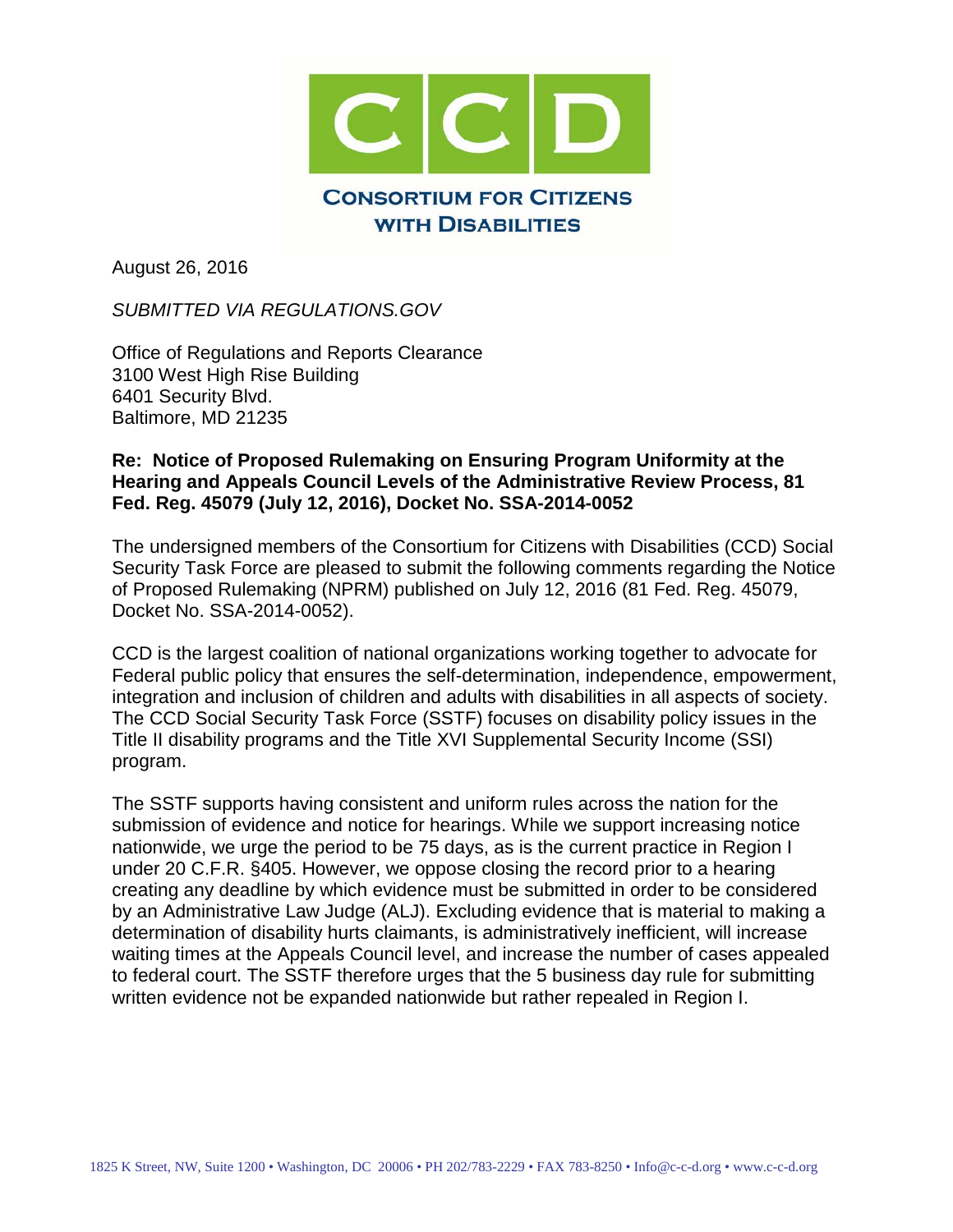#### **I. 20 C.F.R. §404.935 and §416.1435 Submitting written evidence to an administrative law judge.**

We oppose the changes proposed in these sections for several reasons:

- 1. Creating an arbitrary deadline for the submission of evidence is inconsistent with the statutory and regulatory duties of the Commissioner to fully develop the record and inconsistent with the duties of claimants to submit all evidence as required in 20 C.F.R. §404.1512 and §416.912.
- 2. Excluding material evidence is administratively inefficient and will increase appeals to the Appeals Council and to federal court.
- 3. The proposed rule ignores the reality that testimony, and sometimes new evidence, is routinely introduced at or after ALJ hearings, and claimants and representatives need the opportunity to respond.
- 4. Serious problems and inconsistencies exist with the implementation of the 5 business day rule in Region I.
- *1. Creating an arbitrary deadline for the submission of evidence is inconsistent with the statutory and regulatory duties of the Commissioner to fully develop the record.*
	- a. Statutory Conflict: The rules proposed in these sections are inconsistent with the statutory duties of the Commissioner to make eligibility decisions based on the evidence presented at the hearing. The Social Security Act requires the Commissioner to make decisions "…on the basis of evidence adduced at the hearing…"[1](#page-1-0) This language clearly contemplates that new evidence will be introduced at the hearing and is inconsistent with creating an arbitrary deadline for the submission of evidence prior to the hearing.

When the Social Security Administration (SSA) attempted to expand the Region I pilot in [2](#page-1-1)005, the Congressional Research Service issued a memorandum.<sup>2</sup> It stated that the proposed rule "may be in conflict with Section 205(b)(1) of the Social Security Act." Specifically, "The legal issue here is whether the requirement that evidence be submitted 20 days before the ALJ hearing [the time limit in the proposed version of 20 C.F.R. § 405.311] is consistent with the requirement that the Commissioner (or an ALJ delegated by the Commissioner) make a decision 'on the basis of evidence adduced at the hearing.'"[3](#page-1-2)

<span id="page-1-0"></span> $142$  USC §405(b)(1). That section also specifies that "Evidence may be received at any hearing before the Commissioner of Social Security even though inadmissible under rules of evidence applicable to court procedure," providing further support for the fact that Congress envisioned that SSA would allow new evidence to be introduced at the hearing (unlike what can be done under Federal rules of court procedure related to discovery).

<span id="page-1-1"></span><sup>&</sup>lt;sup>2</sup> The Proposed Changes to the Social Security Disability Determination and Appeals Process (CRS, Sept. 21, 2005), p. CRS-2

<span id="page-1-2"></span> $3$  Id. at 6.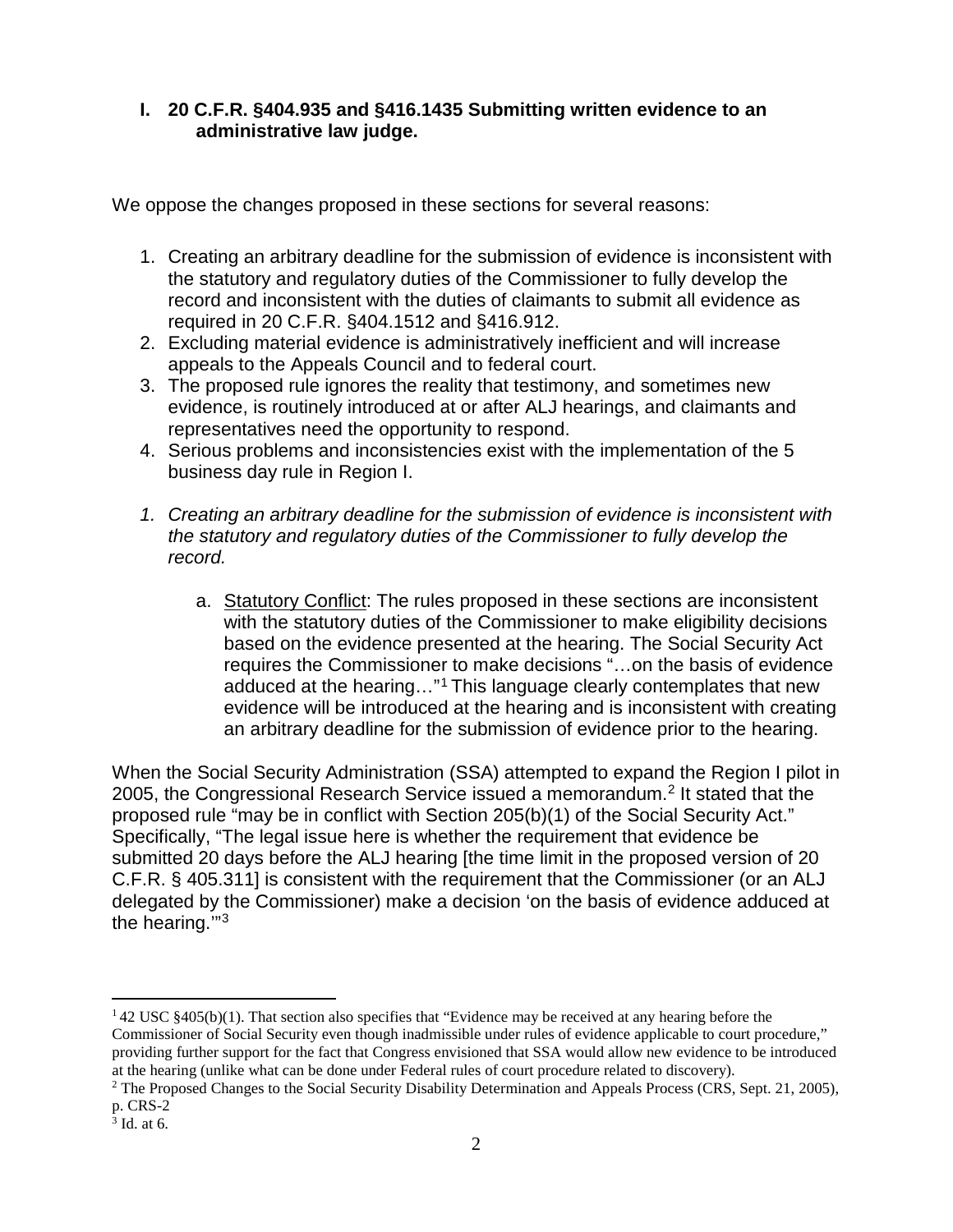The current proposed rule is also inconsistent with Congressional intent regarding 42 U.S.C. § 405(b)(1). A bipartisan letter was sent in October 2005 response to SSA's previous NPRM; the authors were the Chairman and the Ranking Member of the House Ways and Means Subcommittee on Social Security at the time, Rep. Jim McCrery and Rep. Sander M. Levin, respectively. The letter expressed concern that the proposed rules "may negatively impact claimants' rights, may result in further processing delays, and could lead to unfair outcomes…. [I]nstituting strict new limitations on introduction of evidence may, in some instances, conflict with statute [sic], and ignores the welldocumented difficulty in obtaining evidence timely that both the SSA and claimant representatives experience."[4](#page-2-0)

When SSA issued a draft NPRM in 1988 including restrictions on submission of evidence similar to those in the proposed rules, the House Ways and Means Committee leadership at the time expressed concern. Committee Chair Dan Rostenkowski and Social Security Subcommittee Chair Andy Jacobs, Jr. sent a letter dated November 21, 1988, to the Secretary of Health and Human Services at the time, Otis R. Bowen. Referring to the provisions in 42 U.S.C. §405(b)(1), they stated that the proposed regulations restricting submission of evidence "ignore these explicit provisions of the law." The Committee then held a hearing on the draft NPRM on December 5, 1988. Following this Congressional criticism, the draft NPRM was not published.

> b. Regulatory Conflict: The proposed rules contained in these sections are inconsistent with the letter and spirit of several regulations about appeals to ALJs. SSA's goal is to arrive at the right decision at the earliest point possible in the disability determination process. Having ALJs consider all evidence available prior to issuing decisions is essential to achieving that goal. Excluding material, and potentially dispositive evidence because it is not received at least 5 business days prior to a scheduled hearing is counterproductive, hurts applicants, and is administratively inefficient.

The requirement to submit all evidence at least 5 business days prior to a hearing would be inconsistent with the requirement for applicants to submit all evidence (20 C.F.R §404.1512(a) and §416.912(a)), which state "You must inform us about or submit all evidence known to you that relates to whether or not you are blind or disabled. This duty is ongoing and requires you to disclose any additional related evidence about which you become aware." It is also inconsistent with (20 C.F.R. §404.1512(c) and §416.912(c)), which say "You must inform us about or submit all evidence known to you that relates to whether or not you are blind or disabled." There is no time limit on the applicant's duty to inform about submit evidence until the decision is issued. The philosophical underpinnings of the rule in 20 C.F.R. §404.1512 and §416.912 is that ALJs must have all evidence that is available at the time of the hearing so they can reach the correct decision. This is in direct conflict with a rule that would exclude probative and material evidence because of an arbitrary deadline. It makes no sense to place a duty on the claimant to submit evidence when, at the same time, rules are created which allow an ALJ not to consider that very evidence.

<span id="page-2-0"></span> <sup>4</sup> Letter from Reps McCrery and Levin (October 25, 2005).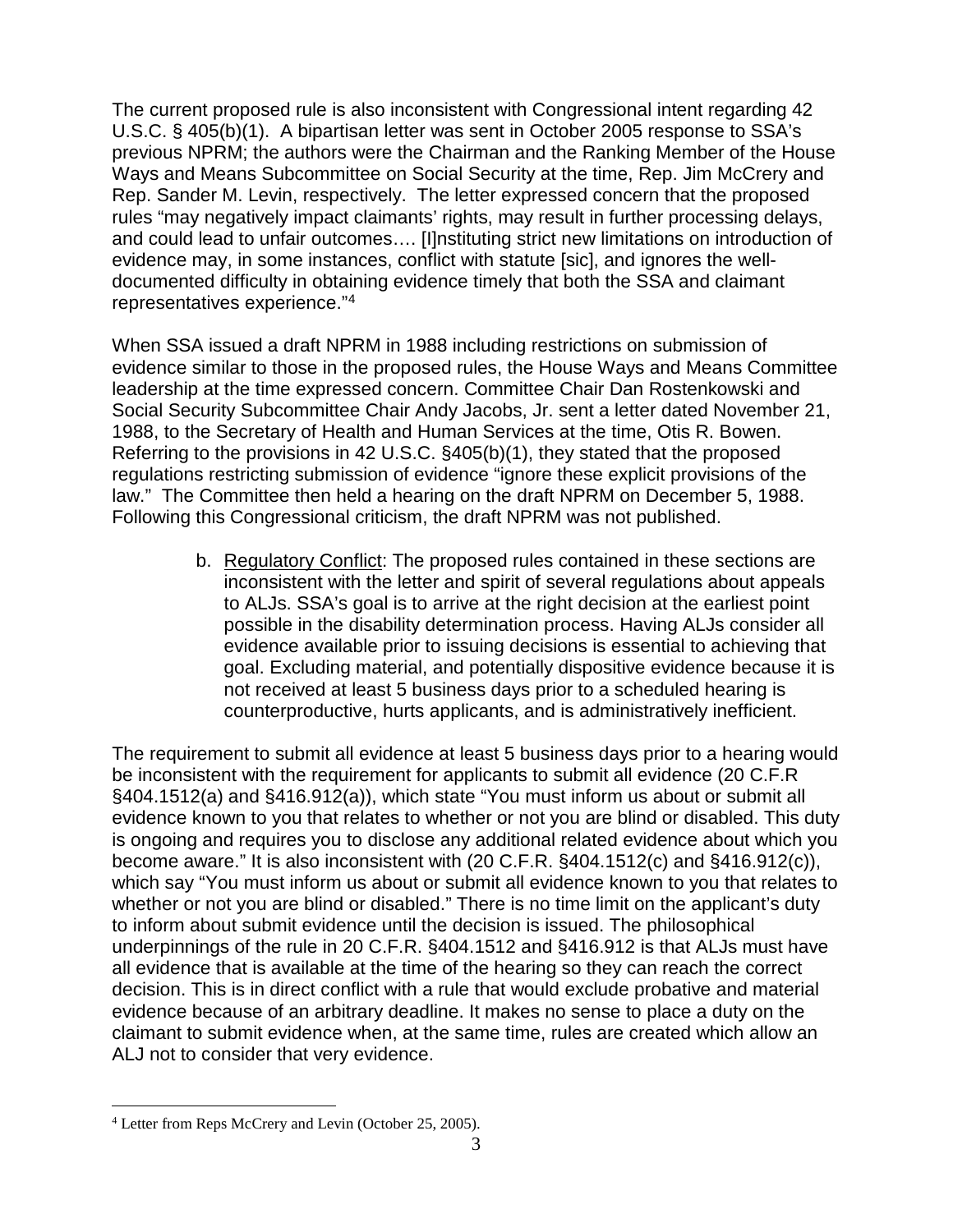The proposed rule also conflicts the requirement that the Commissioner fully develop the medical record: "Before we make a determination that you are not disabled, we will develop your complete medical history for at least the 12 months preceding the month in which you file your application…" (20 C.F.R. §404.1512(d) and §416.912(d)). Again, this regulation is founded in the concept that decisions are best made when they are based on all of the evidence. An ALJ must ensure that all the available evidence is in the claimant's file.

Evidence of the applicant's medical condition closest in time to the hearing can be essential to proving disability. Therefore, we believe uniformity should be achieved by replacing the current Region I rules with the procedures that are currently in place in the rest of the country.

#### *2. Excluding material evidence is administratively inefficient and will increase appeals to the Appeals Council and ultimately to federal court.*

If the proposed rule results in evidence that could be dispositive and result in an award of benefits being excluded from consideration by an ALJ, it is likely to result in increased appeals to the Appeals Council, and potentially federal court. This creates delays that are harmful for claimants, as the wait for Appeals Council review already exceeds a year,[5](#page-3-0) and federal court appeals add additional time. Requiring claimants to appeal to the Appeals Council and federal court unnecessarily prolongs the time such claimants must wait for financial stability and medical insurance, and creates additional work for SSA's ODAR and OGC components. These outcomes could be avoided entirely if ALJs just consider all evidence available when making the hearings-level decisions. $6$  SSA already has mechanisms to encourage the prompt submission of evidence.[7](#page-3-2)

Furthermore, Social Security Ruling 11-1p requires most claimants to choose between appealing to the Appeals Council and filing a new application. Claimants who choose the Appeals Council route, but whose claims are denied, and then file new applications could lose months or years of retroactive benefits even if their new applications are approved. Claimants who reapply instead of requesting Appeals Council review will also lose retroactive benefits, and processing their cases will burden SSA field offices and state agencies.

<span id="page-3-0"></span> $5 \text{ https://www.ssa.gov/appeals/appeals process.html}$ #&a0=6

<span id="page-3-1"></span><sup>6</sup> See for example, Howe v. Colvin, 147 F.Supp.3d 5 (D.R.I. 2015) where the ALJ refused to accept evidence submitted 4 days prior to the hearing. Almost three years later, a federal court remanded the case to the ALJ to consider the evidence.

<span id="page-3-2"></span> $<sup>7</sup>$  If an ALJ believes that a representative has acted contrary to the interests of the client/claimant, remedies other</sup> than closing the record exist to address the representative's actions. SSA's current Rules of Conduct already require representatives to submit evidence "as soon as practicable" and to act with "reasonable diligence and promptness" and establish a procedure for handling complaints. 20 C.F.R. §§ 404.1740 and 416.1540. If a representative withholds evidence, waiting to file it later, we believe that it is rare and unjustifiable. But SSA already has the tools to penalize a representative for this behavior without doing irreparable harm to claimants. However, this NPRM would punish the claimant rather than the representative.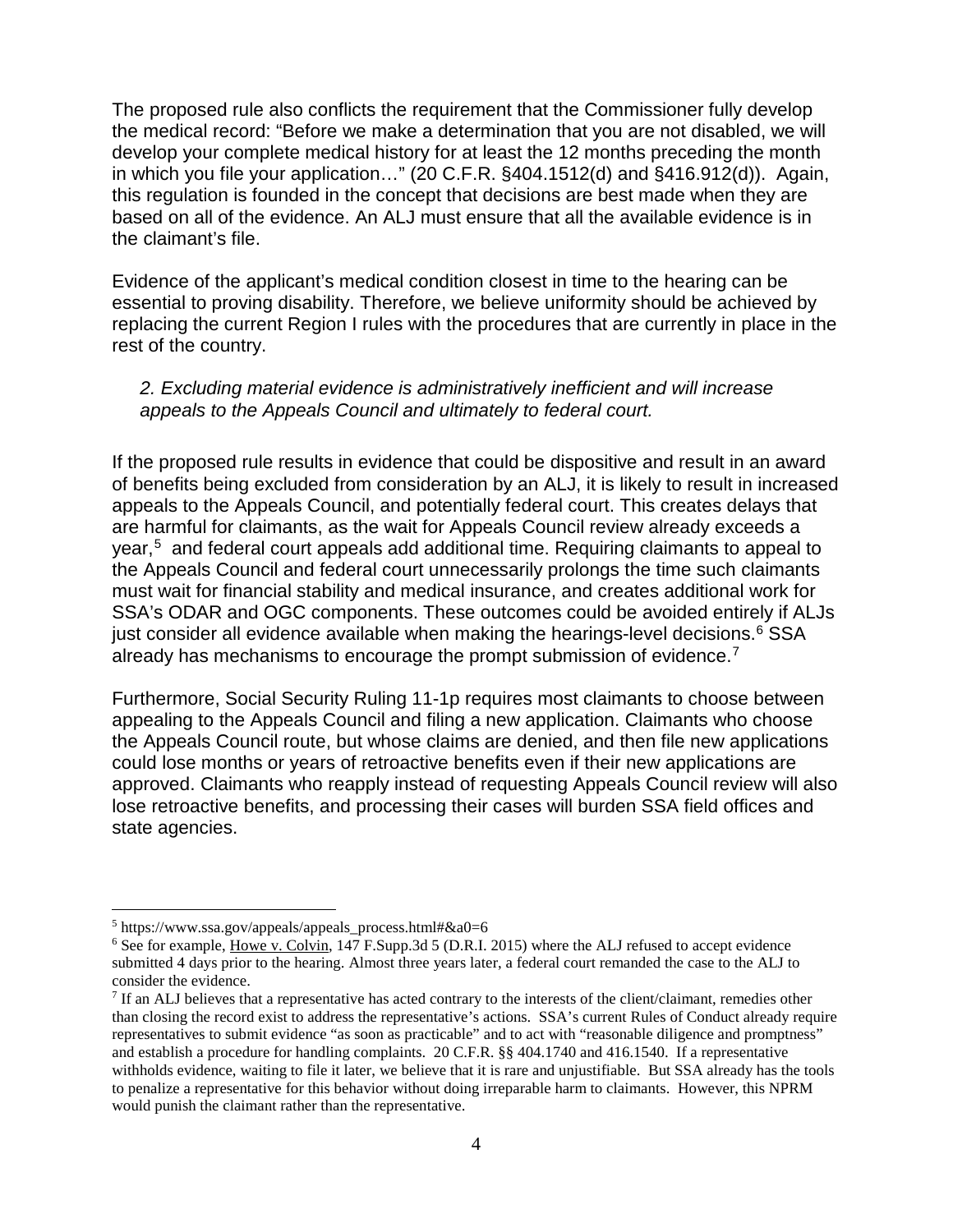*3. The proposed rule ignores the reality that testimony, and sometimes new evidence, is routinely introduced at or after ALJ hearings, and claimants and representatives need the opportunity to respond.*

ALJ hearings are by their nature fact-finding hearings. Claimants and other witnesses, including vocational and medical experts, are routinely asked to provide oral testimony. The expert testimony is not available to claimants or representatives prior to the hearing. Due process demands that applicants and their representatives are provided an opportunity to respond to such evidence, usually through the submission of a written post-hearing memorandum, but also, and sometimes more importantly, with evidence to refute assertions made at the hearing. The proposed regulations do not provide applicants with an opportunity to respond to new evidence introduced during the hearing, nor to provide additional evidence to address the issues that arose during testimony or cross-examination.

#### *4. Serious Problems and Inconsistencies Exist with Implementation of the 5 business day rule in Region I.*

The Region I rules governing the submission of evidence (20 CFR §405.331) give ALJs too much discretion, which results in denials of due process. There are discrepancies in determining precisely when the 5 business day deadline closes, interpreting the good cause exceptions, and in considering evidence submitted after the deadline regardless of whether it is adverse to or supportive of a finding of disability. Given these inconsistencies in implementation, SSA should not move forward with implementing this rule nationwide. As discussed above, excluding material evidence is harmful to claimants and inefficient. Instead, SSA should restore uniformity in evidence submission rules nationally by eliminating the Region I pilot and removing the 5 business day rule for the entire country.

Should SSA decide to finalize this rule, it should also do the following:

- Add clear language to 20 C.F.R. §§404.935 and 416.1435 indicating that it is SSA's duty to fully develop the medical record and the time limit is not meant to be punitive. The language should include a statement that it is the preference of SSA to have the ALJ decision made on the basis of the entire medical record.
- Require that each party make every reasonable effort to ensure that the ALJ receives all the evidence. The current proposed regulations 20 C.F.R. §§404.935(a) and 416.1435(a) requires "every effort" which is nonsensical.
- Allow automatic good cause exceptions for claimants who are found or have been found to have a severe mental impairment or an inability to read, write, or speak English, at any step in the adjudicatory process. People with these limitations are likely to have additional challenges in meeting the 5 business deadline, and will often have difficulty requesting good cause exceptions and explaining how their limitations interfered with their ability to timely procure evidence before the deadline. If there is already evidence in the record that the claimant has limitations that would impair their ability to get records and make such proofs, then the exception should automatically be triggered and any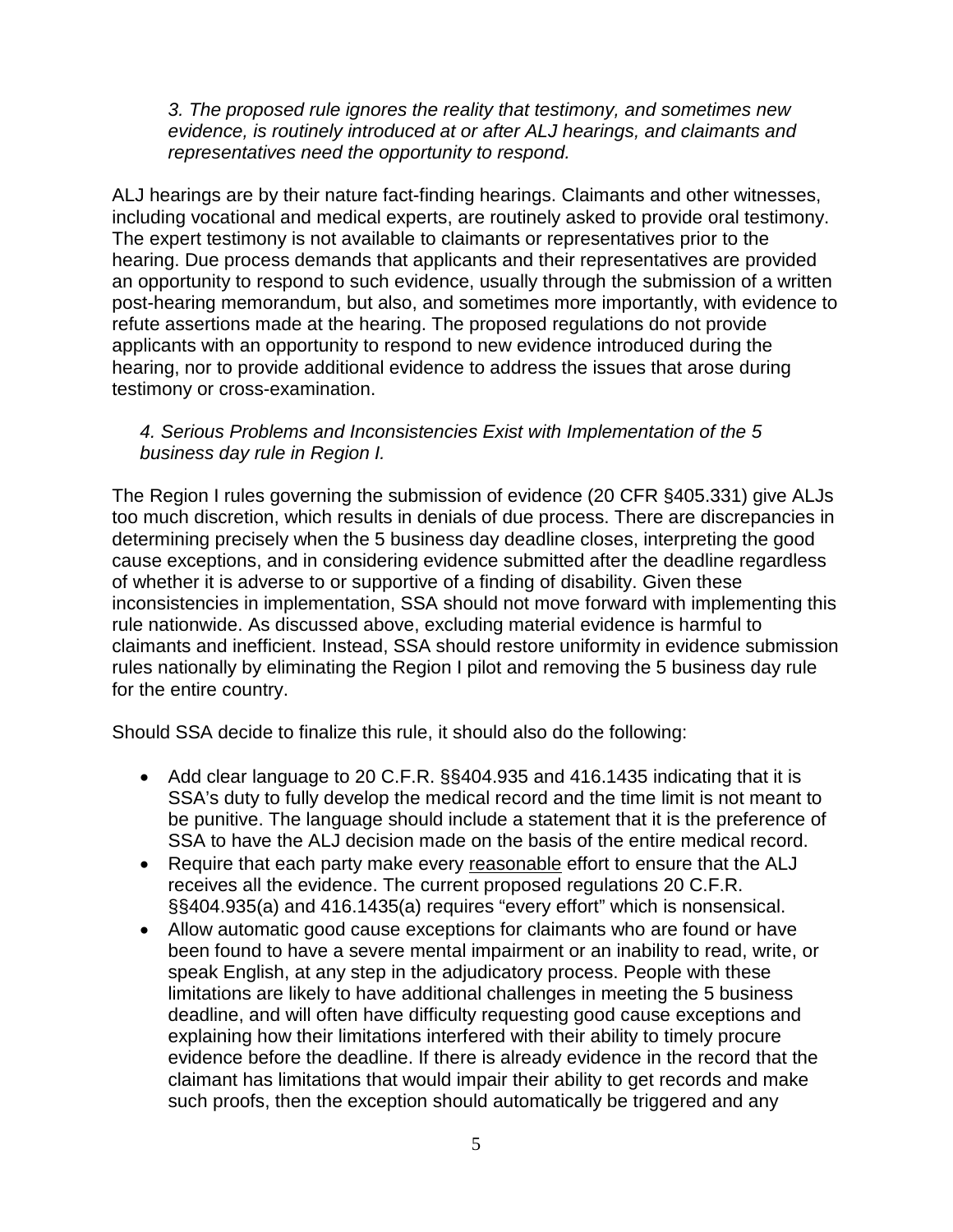evidence accepted after the five day deadline without the need for the claimant to raise and argue the issue.

- Add language to the good cause exceptions (20 C.F.R. § 404.935(b) and § 416.1435(b)) to minimize ALJ discretion in whether to accept evidence. For example, what does "actively and diligently" mean? This language should reiterate the administration's duty to ensure a complete record, and should be clarified in both in the final regulation and through clear instructions to ALJs in the HALLEX.
- Provide additional training to ALJs regarding the duty to fully develop the record, the preference for inclusion of all material evidence in the record on which the decision is based, the requirement to include evidence in the record if the ALJ is informed about the evidence prior to the 5 business day deadline as long as the evidence is received prior to issuing the decision, and the parameters of the good cause exceptions. We note that the language "…must inform us about or submit any written evidence…" is an improvement over the process currently in place for Region I. We are concerned that, absent strong regulatory provisions, subregulatory guidance, and training to ALJs, improvement over current rules governing Region I will not be implemented consistently, if at all. We urge SSA to make it clear that the proposed rule requires that if an applicant or her representative informs an ALJ prior to the 5 business day deadline about evidence that is material, the ALJ must consider that evidence when reaching a decision on the case irrespective of whether any of the good cause exceptions are met. It is important that SSA make it clear in the final regulation and in the appropriate sub-regulatory guidance including the HALLEX and a Social Security Ruling if necessary that there is no ALJ discretion regarding whether to accept and consider it.
- Clarify precisely when the 5 business day deadline occurs. Is the deadline at the time the hearing is set, the time the hearing office closes, or 11:59 pm local time on the date five business days before a hearing, or some other time? Are days "business days" if the hearing office is closed because of weather, government shutdown, or other event? Ensure that claimants and representatives understand the deadline by including the day, date and time for meeting the requirement in the hearing notice and in a follow up notice reminding applicants of the deadline not more than 3 weeks and not less than 10 days before the hearing.
- Provide the same good cause requirements as is proposed for the submission of evidence to the submission of objections, subpoena requests, and written statements. The proposed rule does not allow ALJs flexibility in permitting such submissions after their respective deadlines, even for the most compelling of circumstances.

We appreciate the NPRM's additional specificity regarding the good cause exceptions in 20 CFR §404.935(b)(3) and §416.1435(b)(3). Should SSA move forward with finalizing this rule, we fully support the inclusion of all the additional good cause language, but especially 20 CFR §404.935(b)(3)(iv) and §416.1435(b)(3)(iv), because they recognize the reality of obtaining medical evidence. Should SSA choose to move forward with finalizing this part of the proposed rule, which we oppose, we strongly recommend retaining the inclusion of the increased specificity regarding the good cause exceptions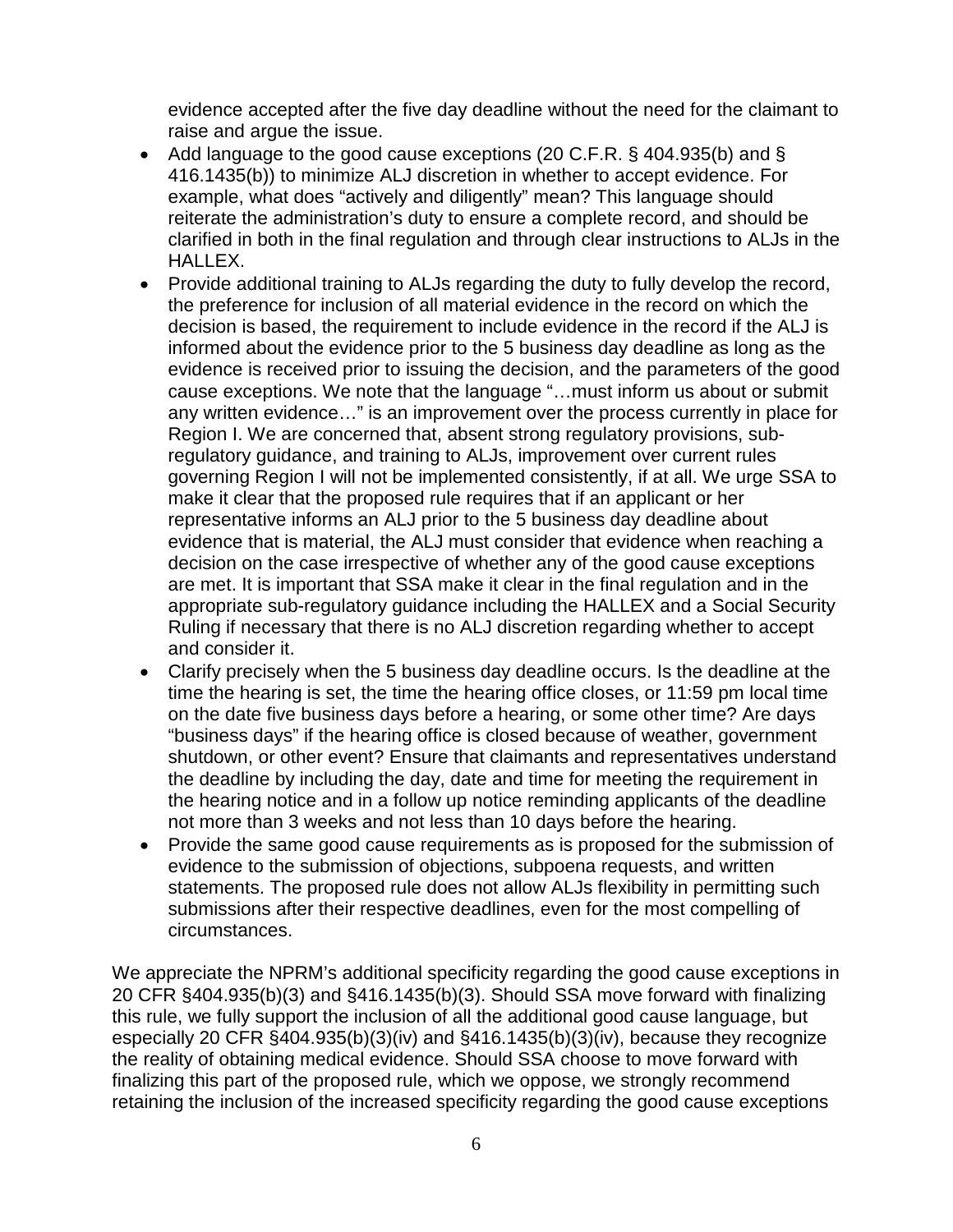and more guidance to ALJs regarding the application of them. SSA should retain the one contained in proposed 20 C.F.R. §404.935(b)(3)(iv) and §416.1450(b)(3)(iv) which recognize the realities described above. It is our contention, however, that with this exception there is no practical reason for the rule.

Despite their diligence, representatives often face numerous obstacles and lengthy delays to obtaining medical evidence. Claimants appearing pro se before an ALJ have even more challenges.

For example, many medical providers do not see fulfilling record requests as a high priority. They may require that medical debt be satisfied before records are provided. The cost of medical records may be prohibitive, or records may be so voluminous they are difficult or expensive to scan, fax, or ship. Some hospitals and medical offices have closed or changed ownership, making it difficult to locate records. Hospitals frequently will not release records of inpatient hospitalizations until the attending physician signs the chart, which may take weeks or even months after discharge. Mental health outpatient treatment centers often erroneously claim that HIPAA prohibits them from releasing psychotherapy notes. Claimants are not always able to recall all of their treatment sources or the names they used when they received treatment, and may have difficulty completing medical record releases.

Under the proposed rule, claimants would be at the mercy of ALJs to find that an exception to "late" submission of evidence has been met. Some ALJs in Region I do so. But, as discussed throughout these comments, other ALJs rigidly enforce the 5 business day deadline, refuse to consider any medical evidence submitted after that time limit, and then deny the claim based on an incomplete medical record. If ALJs abuse their discretion – which happens – claimants have limited recourse within the agency, and in many cases need to file suit in federal court where a district court judge will be asked to decide not whether the evidence proves disability, but whether the ALJ was wrong to refuse to consider the evidence. These results are not only unfair to claimants but also are administratively inefficient and thus do not advance the Agency's goals.

We are very concerned about the impact the proposed rule could have on unrepresented applicants, especially those with intellectual, cognitive, or mental health impairments. Unrepresented claimants are unlikely to be aware of these obligations and unable in some cases to meet them due to their disability. Therefore, SSA must provide due process and access to justice for all claimants in relation to this rule. Should SSA move forward with finalizing this part of the rule, we urge SSA to:

- Ensure that every unrepresented claimant has a pre-hearing conference at least 45 days before the hearing (due to the reality of obtaining medical records described above) in which the applicant's obligations are clearly spelled out.
- Ensure that the hearing notice (and the additional notice that we recommend above) are clear and easy to understand detailing the requirements, including that the claimant should inform SSA about any outstanding evidence before the deadline in order to have the evidence included in the record.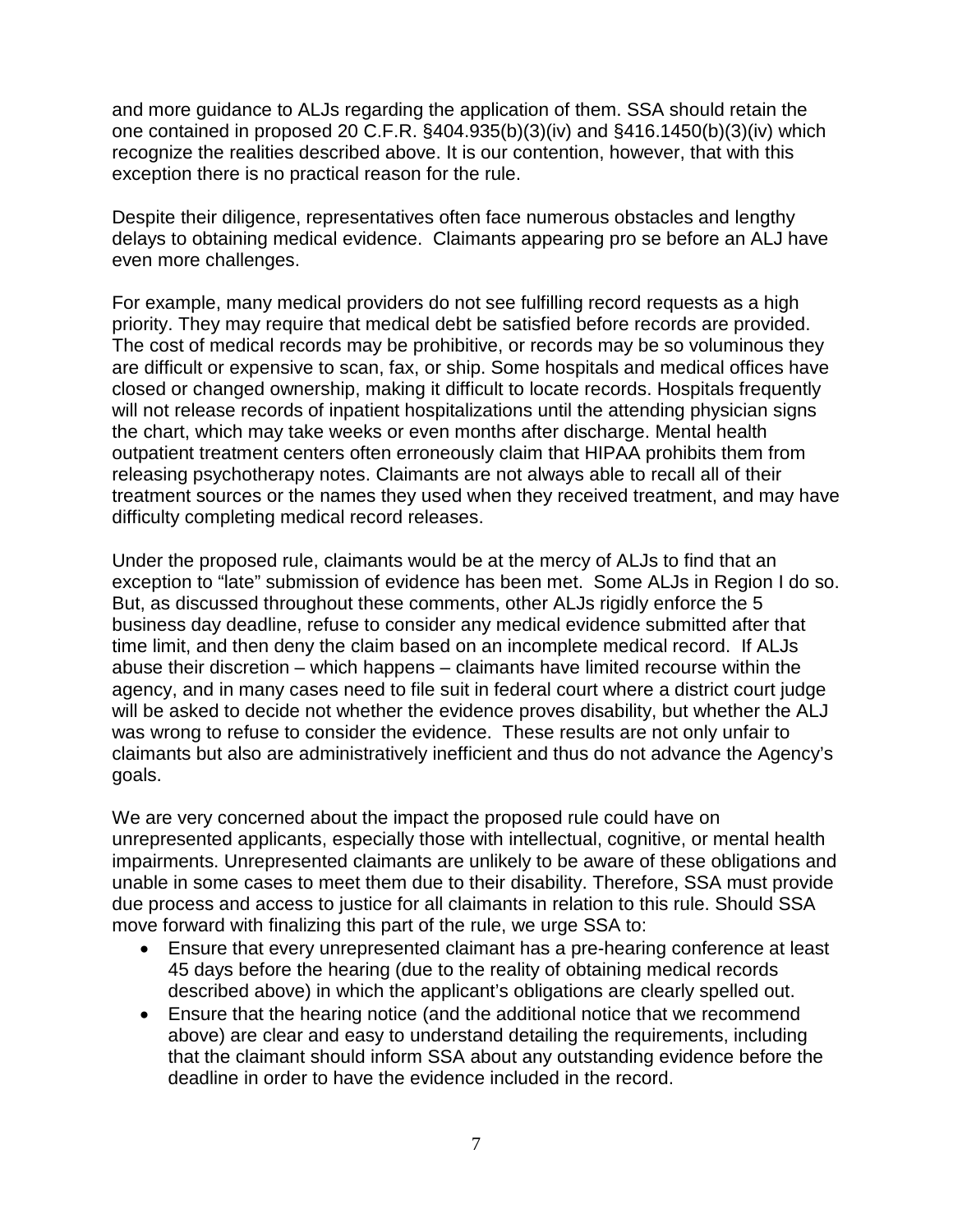• Devote additional staff resources to obtaining medical records they are informed about by claimants at pre-hearing conferences, and otherwise developing the records of unrepresented claimants.

These proposed rules also ignore the reality that disability is adjudicated through a decision date. Disability adjudications happen while everything is still in motion and therefore require the ongoing submission of evidence of a continually changing impairment.

Finally, although ALJs have the nominal power to issue subpoenas at 20 C.F.R. §404.1450 and §416.950, they do not have the power to enforce subpoenas with which providers fail to voluntarily comply, and the United States Attorneys' offices which have such power do not have the resources to devote to such activities.

### **II. 20 C.F.R. § 404.938 and § 416.1438 Notice of a hearing before an administrative law judge**

We support increasing the time by which notice is given to claimants prior to the hearing, but believe the length of time should be increased to 75 days and not the 60 days in the proposed rule. 75 days' notice is necessary to give applicants and their representatives sufficient time to gather relevant medical evidence, make additional medical appointments if necessary, and to be fully prepared for the hearing. We believe that the rationale for 60 days' notice, as described in footnotes 21-23 of the NPRM, is inaccurate. Additional postponements in Region I could be caused by the 5 business day rule, weather-related closures in New England, and hearing offices that have stopped calling claimants and representatives to schedule hearings. There is no indication that the variance is statistically significant or that it is caused by an extra 15 days' notice.

Shortening the time for notification in Region I may lead to additional requests postponements or difficulty in obtaining evidence in a timely fashion. This is especially true for claimants who hire representatives once they receive the notice of hearing.

Furthermore, as explained above, we urge that "every effort" at 20 C.F.R. § 404.938(b)(6) and § 416.1438(b)(6) be changed to "every reasonable effort."

# **III. 20 C.F.R. § 404.939 and § 416.1439 Objections to the issues.**

We strongly oppose this provision. In general, hearing notices do not provide detailed information regarding the topics that will be discussed by ALJs, vocational experts, or medical experts who might testify at the hearing, and even when included, claimants generally do not understand the notices. It is also a common occurrence for ALJs to point out for the first time at hearing issues which were not reasonably apparent beforehand. That is because the notice of issues section in ALJ hearing notices are typically boilerplate, not specific, and the issues noticed do not reflect specific review of the medical evidence of record. As a result, no pre-hearing notice is provided to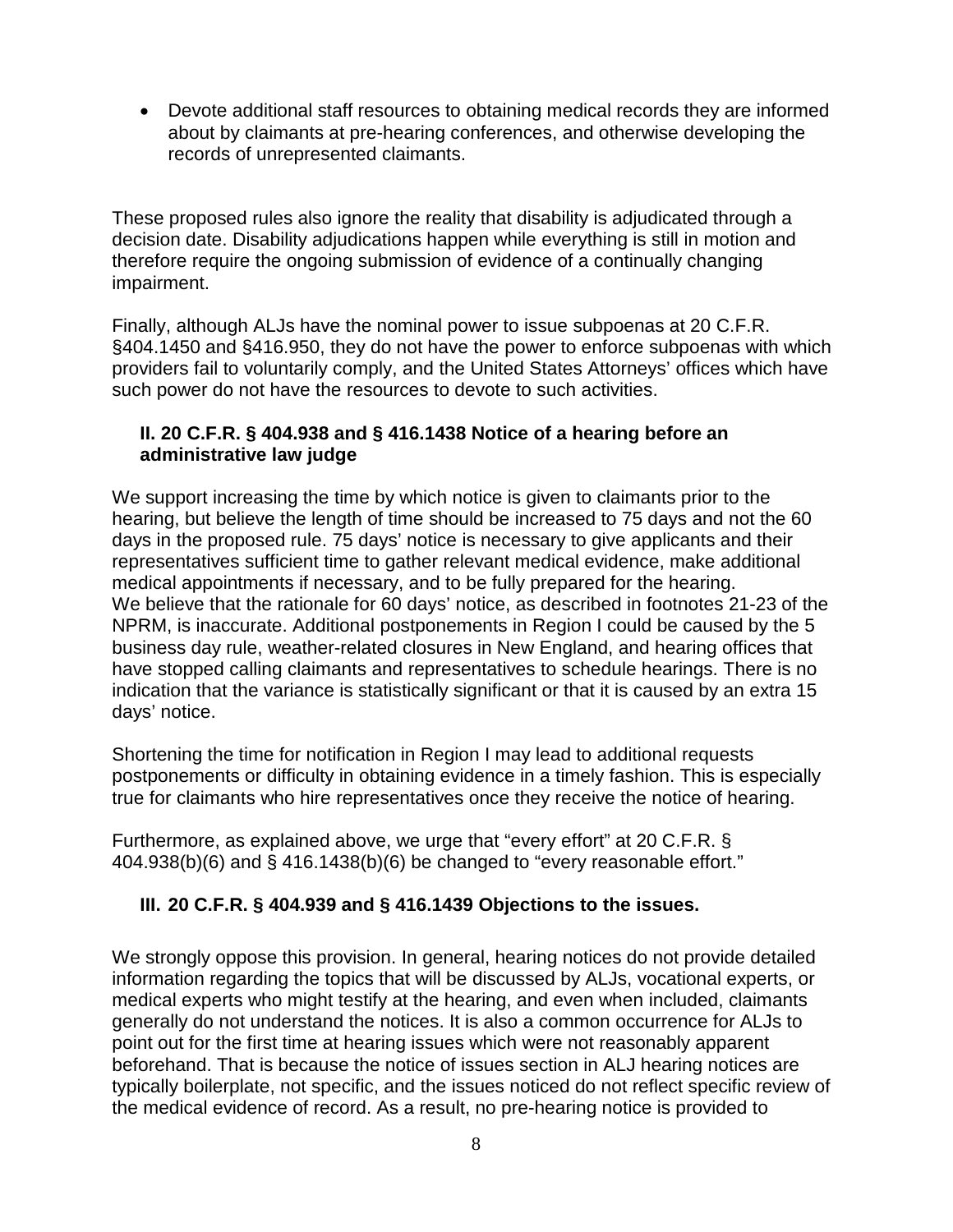claimants on many specific issues raised by that evidence. When that happens, the claimant or representative has no benefit of pre-hearing notice of such issues, and in a five-day rule situation, would have no realistic notice or chance to address such issues with additional evidence prior to the hearing.

The proposed rule, if implemented, could force representatives to develop a standard notice of possible objections that they would submit in every case in an effort to ensure the ability to object if necessary. Unrepresented applicants would likely lose the ability to object, however. This provision would create an additional burden on representatives but without accomplishing anything in terms of administrative efficiency or improving the hearing process, and would disadvantage unrepresented claimants. Furthermore, there is no good cause exception proposed for objections. We therefore urge SSA not to include this provision in any final rule.

### **IV. 20 C.F.R. § 404.944 and § 416.1444 Administrative law judge hearing procedures - general.**

The standard set out in 20 C.F.R. § 404.944(a)(1) and § 416.1444(a)(1) conflicts with 20 CFR § 404.1512 and § 416.912. These proposed rules require an ALJ to "accept as evidence any documents that are material to the issues," while the standard in 20 C.F.R. § 404.1512 and § 416.912 is evidence that "relates to whether or not you are blind or disabled". Requirements on submitting evidence should be consistent throughout the regulations to avoid unnecessary confusion.

### **V. 20 C.F.R. § 404.949 and § 416.1449 Time limit on presenting written statements and oral arguments.**

We oppose the proposed rule that would require claimants and representatives to submit written statements related to the case at least 5 business days in advance of the hearing. A written statement should be able to include reference to all material evidence. As discussed extensively above, it is often not possible, through no fault of the applicant or representative, to have all evidence more than 5 business days ahead of the hearing. In addition, evidence is often not assigned exhibit numbers 5 business days prior to hearing, even when it was submitted far earlier. It is difficult to write effective pre-hearing briefs without the ability to cite to specific exhibits. Applicants should not be denied due process by the failure of the ALJ and hearing office staff to timely process evidence when it is submitted.

Should SSA move forward with implementing this provision, which we strongly urge it not to, it should include good cause exceptions that track the good cause exception for late submission of evidence. In addition, the language should be changed to "must inform us about or provide a copy of your written statements no later than 5 business days before the date set for the hearing." Representatives and claimants should be able to inform the ALJ that they may be submitting a written summary or statement of the case after all evidence and testimony is received. The words "for each party" should be omitted because it creates an additional challenge for claimants, who may not have contact information for other parties (for example, a wage-earner's surviving spouse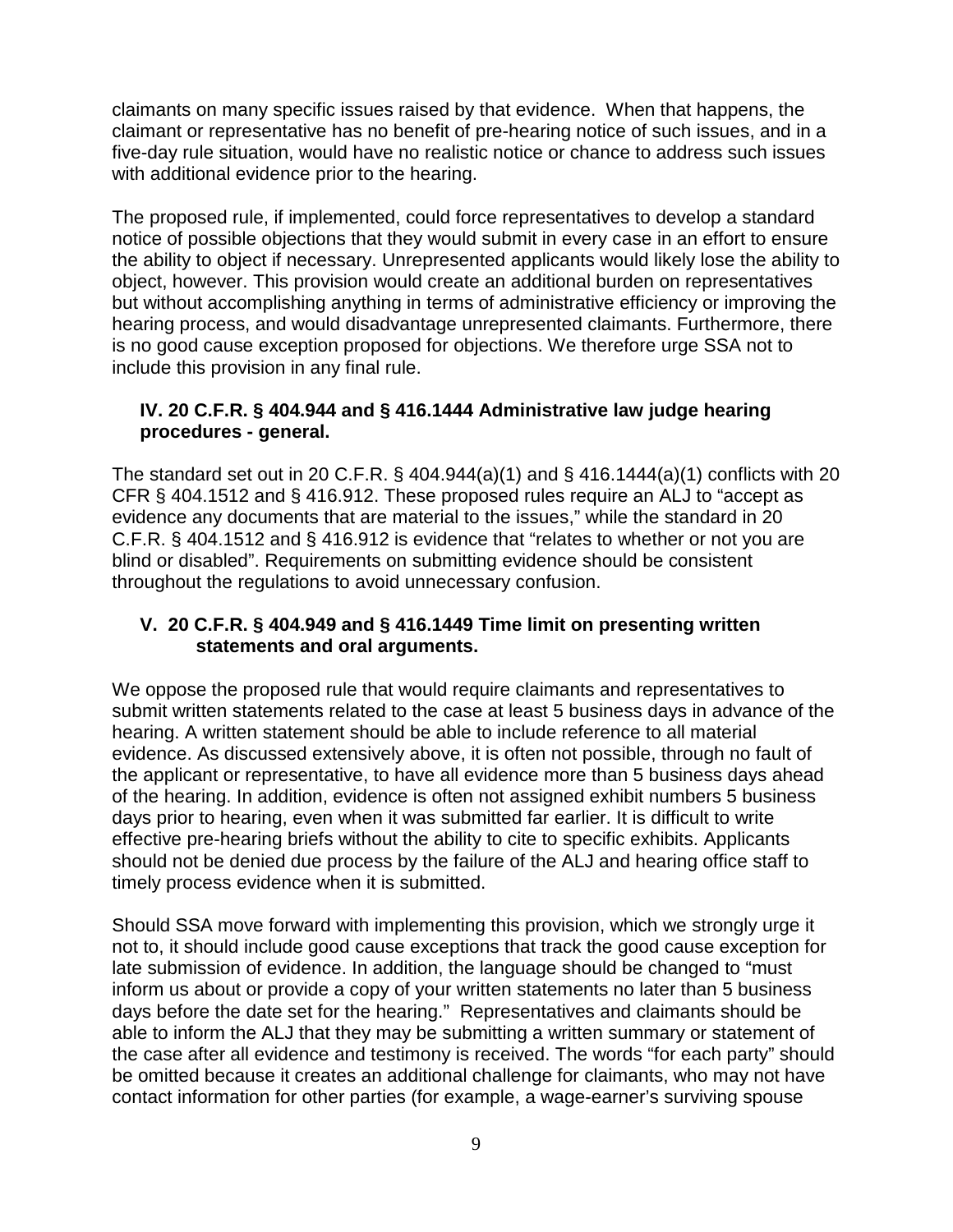may not be aware of the wage earner's children from prior relationships or know how to contact them).

In addition, there cannot be a prohibition to submitting a post-hearing written brief. Many ALJs prefer only perfunctory oral argument at hearing and a substantial post-hearing brief including written arguments. Proposed 20 C.F.R. § 404.949 and § 416.1449 violate 5 U.S.C. § 556(d), which gives the claimant a right to comment on and rebut any agency-presented evidence and any evidence presented at the hearing, including the claimant's own testimony.

### **VI. 20 C.F.R. § 404.950 and § 416.1450 Presenting evidence at a hearing before an administrative law judge.**

We oppose the requirement to request subpoenas at least 10 business days in advance of a scheduled hearing contained in proposed 20 C.F.R. § 404.950(d)(2) and § 416.1450(d)(2). It is unrealistic to expect a representative or an applicant to know that far in advance that a document will not be received and that a subpoena is required; this proposed rule would result in unnecessary subpoena requests. Many records come in toward the end of the 75-day period. Such a rule would require claimants and their representatives to request completely unneeded subpoenas, leading to entirely wasted administrative time at ODAR. There may also be post-hearing evidence, such as a VE or ME's response to post-hearing interrogatories, which could not be subpoenaed under the proposed rule. The chances of reaching the right decision at the hearing are increased by having all material evidence considered and putting this deadline on the request for subpoenas is antithetical to reaching that goal.

Furthermore, there is no good cause exemption for the 10 business day deadline. Claimants who could not read or did not receive the hearing notice, who were hospitalized or incarcerated, who lacked a telephone or were faced with a busy signal when attempting to contact the hearing office to request subpoenas, who underwent medical treatment immediately before the hearing and thus generated more records, who hired a representative fewer than 10 business days before the hearing, or who had other good cause reasons for a later request for a subpoena are completely without recourse under the proposed rule.

# **VII. 20 C.F.R. § 404.970 and § 416.1470 Cases the Appeals Council will review**

*1. 20 C.F.R. § 404.970(a)(5) and § 416.1470(a)(5)*

We oppose the proposed limit on submission of evidence to the Appeals Council. The current rule, found at 404.970(b) and 416.1470(b), requires the Appeals Council to consider new and material evidence where it relates to the period on or before the date of the ALJ decision. The proposed rule would add an unnecessary burden, requiring also that the evidence "would change the outcome of the decision." A claimant must already show that the evidence is new (not part of the record as of the date of the ALJ decision) and material (relates to the period before the ALJ decision). A claimant may be unable to determine whether or not the evidence would have changed the outcome, but deserves to have new and material evidence considered by the Appeals Council.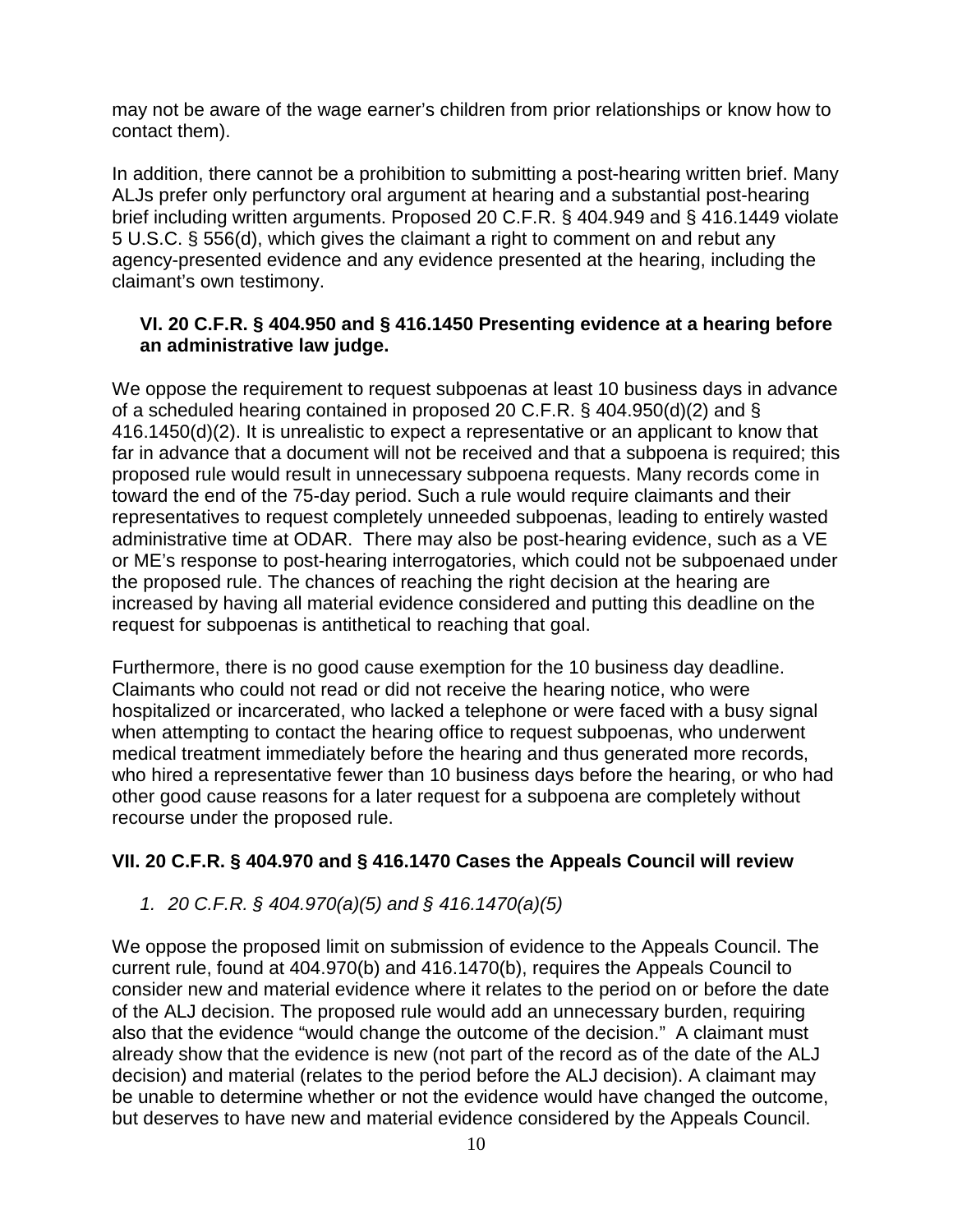*2. 20 C.F.R. § 404.970(b) and § 416.1470(b)*

We reiterate our opposition to imposing a deadline on submission of additional evidence to the Appeals Council.

# *3. 20 C.F.R. § 404.970(c) and § 416.1470(c)*

We support the proposed rule at 20 C.F.R. § 404.970(c) and § 416.1470(c) because it clarifies the rules about creating a protective filing date for a new application on the date that unaccepted evidence was submitted to the Appeals Council.

*4. 20 C.F.R. § 404.970(d) and § 416.1470(d)*

We are concerned about the Appeals Council conducting hearings to obtain additional evidence rather than remanding the case for a full and fair, APA-governed hearing conducted by an ALJ. SSA's proposed CARES plan would allow Administrative Appeals Judges (AAJs) to conduct hearings for a discrete subset of cases (remands and nondisability issues). Despite concerns about AAJ hearings raised by Congress during a May 12, 2016 Senate Committee on Homeland Security and Government Affairs Subcommittee on Regulatory Affairs and Government Management hearing on "Examining Due Process in Administrative Hearings," the proposed rule sets no limit on the types or numbers of cases where the Appeals Council would conduct supplemental hearings.

# **VIII. Conclusion**

We oppose the creation of deadlines that exclude material, and possibly dispositive, evidence. This is because reaching the right decision at the ALJ hearing level is most likely when all material evidence is considered at the time the decision is made. Instead, we urge SSA to end the 5 business day rule in Region I and restore uniform procedures across the nation in that manner. Should SSA move forward with implementing the rule nationwide, we urge SSA to also put in place the procedures, sub-regulatory policy, and training suggested above to limit ALJ discretion regarding its application and ensure consistent implementation to protect the due process rights of applicants.

We support increasing the required amount of hearing notice nationwide to 75 days. There is no evidence to support a 60-day notice, as proposed in 20 C.F.R. § 404.938 and § 416.1438, as opposed to a 75-day notice. Allowing 60 days' notice will not be sufficient to submit evidence at least 5 business days before a hearing.